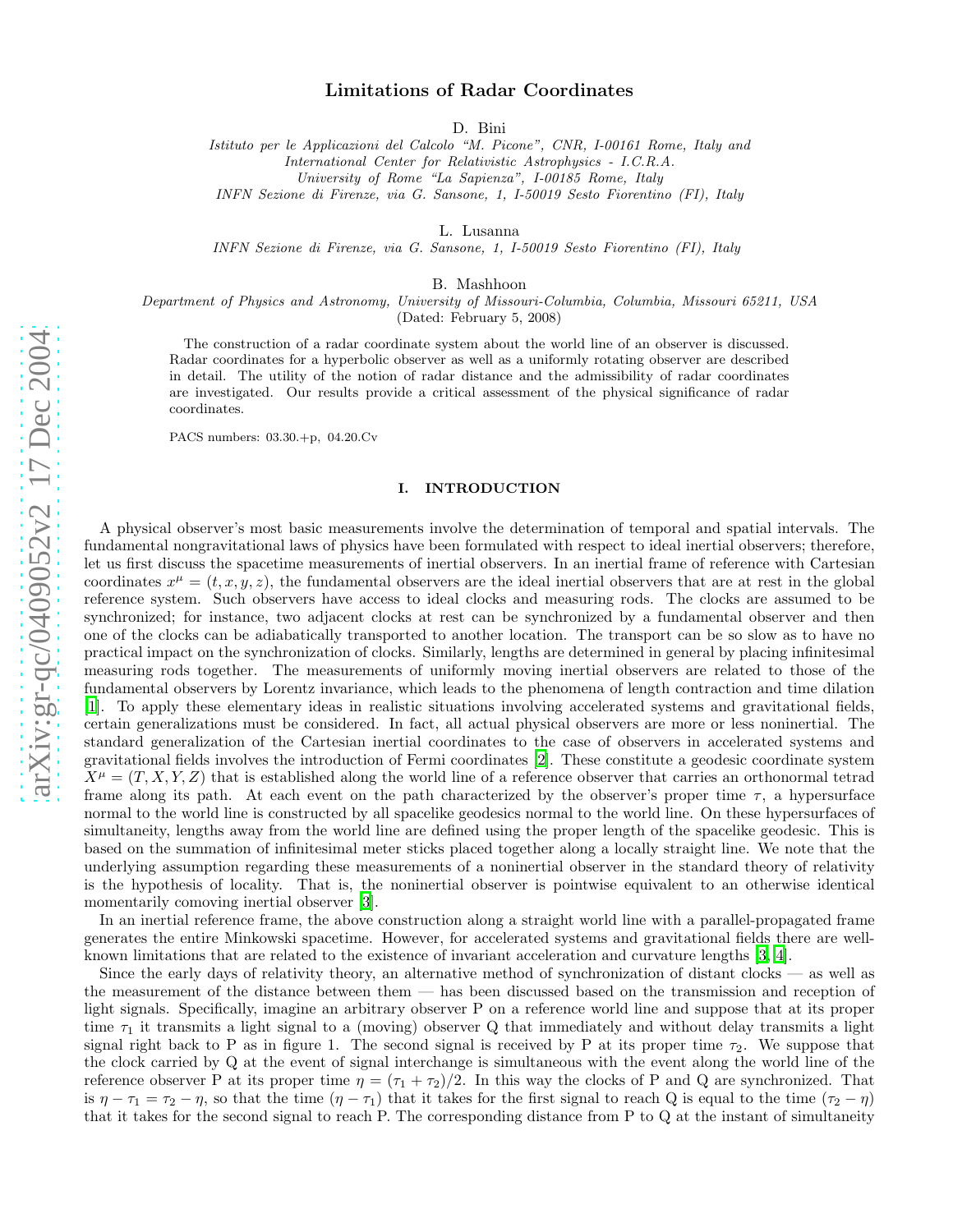is then  $\rho = c(\tau_2 - \tau_1)/2$ . The limiting case of  $\tau_1 = \tau_2$  refers to the location of observer P, where  $\rho = 0$  and  $\eta = \tau$ is the proper time of the reference observer. It is well known that for inertial observers in Minkowski spacetime, these operational procedures are equivalent to the standard approach discussed above. Moreover, this method can be employed in accelerated systems and gravitational fields for observers whose world lines are infinitesimally close to each other [\[5\]](#page-10-4); the results are then identical to those obtained by using Fermi coordinates. On the other hand, it has been suggested that this "radar" approach may also be useful for general observers [\[6](#page-10-5)]. The synchronization of distant clocks by light signals may lead to a foliation of spacetime by spacelike hypersurfaces of fixed  $\eta$ . Indeed in view of the well-known limitations of Fermi coordinates in terms of their admissibility, some authors have recently suggested that radar coordinates may be preferable [\[7,](#page-10-6) [8\]](#page-10-7). The purpose of this paper is to demonstrate that this is not the case by pointing out the limitations of radar coordinates. We confine our main discussion to noninertial observers in Minkowski spacetime for the sake of simplicity. In section 2 we define radar coordinates and discuss critically the concept of radar distance. Hyperbolic and uniformly rotating observers are considered in sections 3 and 4, and the limited domains of admissibility of their radar coordinates are demonstrated. Section 5 contains a brief discussion of our results. Fermi coordinates for a uniformly rotating observer and the standard admissibility conditions are discussed in appendices A and B, respectively.

### II. RADAR COORDINATES

Imagine an observer P following a world line  $\bar{x}^{\mu}(\tau)$  in a global inertial coordinate system. Henceforth we use units such that  $c = 1$ . The radar time and distance that P assigns to observer Q at  $x^{\mu} = (t, x, y, z)$  are  $\eta$  and  $\rho$ , respectively. Thus in figure 1,  $\tau_1 = \eta - \rho$ ,  $\tau_2 = \eta + \rho$  and the equations for the null rays in figure 1 imply that

$$
t - \bar{t}(\eta - \rho) = \sqrt{[x - \bar{x}(\eta - \rho)]^2 + [y - \bar{y}(\eta - \rho)]^2 + [z - \bar{z}(\eta - \rho)]^2},
$$
\n(1)

$$
t - \bar{t}(\eta + \rho) = -\sqrt{[x - \bar{x}(\eta + \rho)]^2 + [y - \bar{y}(\eta + \rho)]^2 + [z - \bar{z}(\eta + \rho)]^2}.
$$
 (2)

<span id="page-1-0"></span>These equations basically define  $\eta$  and  $\rho$  in terms of t, x, y and z. We define the radar coordinates of Q to be  $(\eta, \rho, \theta, \phi)$ , where  $(\theta, \phi)$  are the standard angular coordinates that uniquely identify the direction from P to Q; therefore,  $-\infty < \eta < \infty$ ,  $0 \le \rho < \infty$ ,  $0 \le \theta \le \pi$ ,  $0 \le \phi < 2\pi$ . The radar coordinate system is thus a "spherical" polar coordinate system that is set up such that P is fixed at the origin of the spatial coordinates. As usual, the proper domain of definition of these polar coordinates excludes their associated z−axis.



FIG. 1: Schematic representation of the interchange of light signals by observers P and Q.

Imagine, for instance, that P is an inertial observer moving with constant speed v along the  $x$ -direction

$$
\bar{t} = \gamma \tau, \quad \bar{x} = \gamma v \tau, \quad \bar{y} = 0, \quad \bar{z} = 0,
$$
\n(3)

<span id="page-1-1"></span>where  $\gamma = 1/\sqrt{1 - v^2}$ . Then [\(1\)](#page-1-0) and [\(2\)](#page-1-0) reduce to

$$
t - \gamma(\eta - \rho) = \sqrt{[x - \gamma v(\eta - \rho)]^2 + y^2 + z^2},\tag{4}
$$

$$
t - \gamma(\eta + \rho) = -\sqrt{[x - \gamma v(\eta + \rho)]^2 + y^2 + z^2}.
$$
\n(5)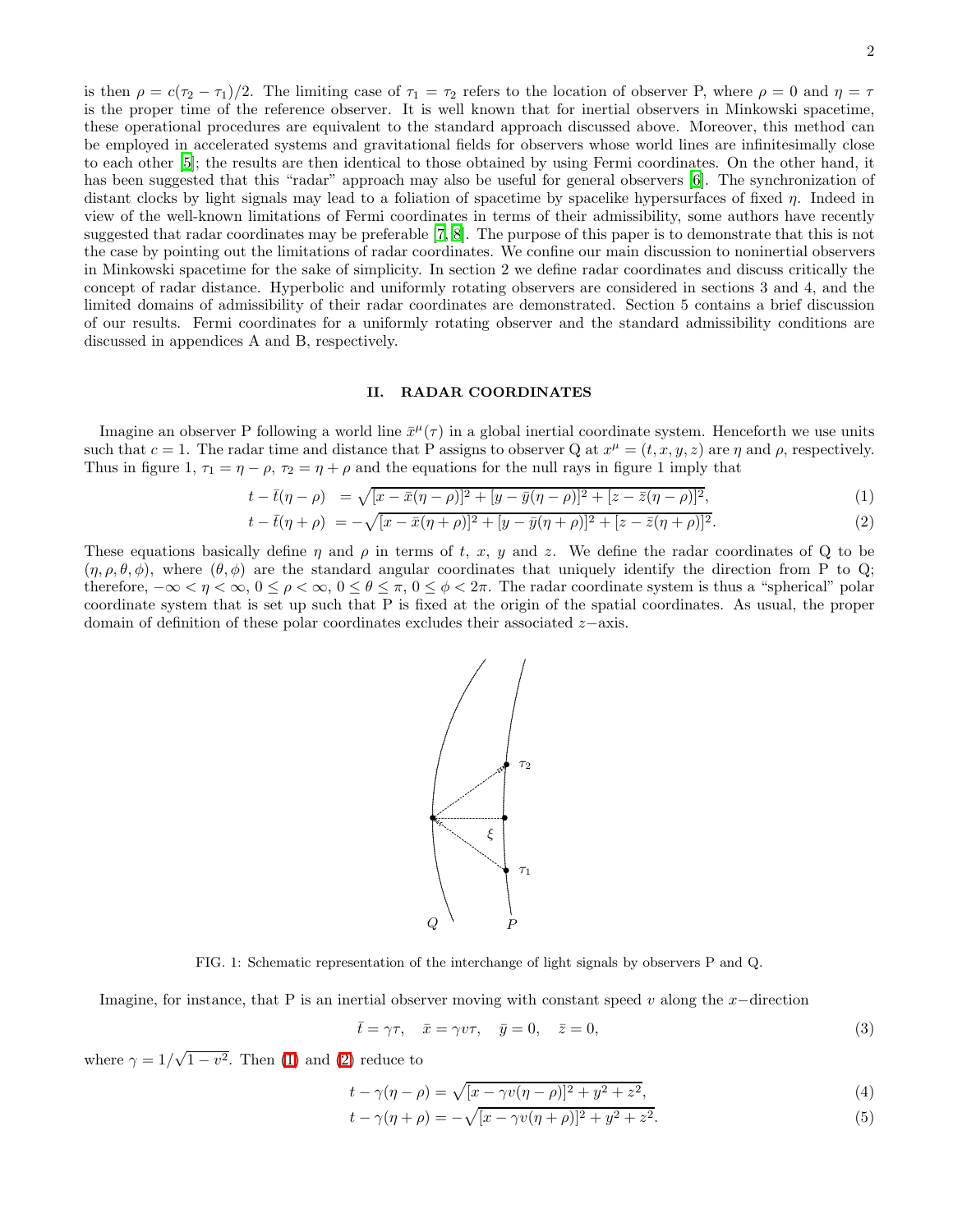After squaring [\(4\)](#page-1-1) and [\(5\)](#page-1-1) and then adding and subtracting the resulting equations we find the transformation between  $(t, x, y, z)$  and  $(\eta, \rho, \theta, \phi)$ ,

<span id="page-2-2"></span>
$$
t = \gamma(\eta + v\rho\sin\theta\cos\phi),
$$
  
\n
$$
x = \gamma(v\eta + \rho\sin\theta\cos\phi),
$$
  
\n
$$
y = \rho\sin\theta\sin\phi,
$$
  
\n
$$
z = \rho\cos\theta,
$$
\n(6)

such that for  $v = 0$  we recover the standard inertial coordinates where the spatial coordinates are expressed using a spherical polar coordinate system. This result has a simple physical interpretation. First consider the Lorentz boost  $(t, x, y, z) \rightarrow (t', x', y', z')$ , where P is at the spatial origin of the new coordinates

<span id="page-2-1"></span>
$$
t = \gamma(t' + vx'), \quad x = \gamma(x' + vt'), \quad y = y', \quad z = z'.
$$
 (7)

<span id="page-2-0"></span>Next, consider the transformation to spherical polar coordinates in the boosted frame, i.e.  $(t', x', y', z') \rightarrow (\eta, \rho, \theta, \phi)$ ,

$$
t' = \eta, \quad x' = \rho \sin \theta \cos \phi, \quad y' = \rho \sin \theta \sin \phi, \quad z' = \rho \cos \theta.
$$
 (8)

Substituting [\(8\)](#page-2-0) in [\(7\)](#page-2-1) results in [\(6\)](#page-2-2). It proves useful to define the straight line segment  $\xi^{\mu} = x^{\mu} - \bar{x}^{\mu}(\eta)$  that connects simultaneous events on the world lines of P and Q as in figure 1. The components of this vector with respect to the boosted frame are given by  $\xi^{\prime\mu} = (0, x', y', z')$ ; therefore, the angular coordinates  $(\theta, \phi)$  can be defined by the direction of the vector  $\xi$  with respect to the inertial frame comoving with the observer. It is thus clear that for an inertial observer radar coordinates can in principle cover the whole Minkowski spacetime and  $ds^2 = \eta_{\alpha\beta} dx^\alpha dx^\beta$  is then given by

$$
ds^{2} = -d\eta^{2} + d\rho^{2} + \rho^{2}(d\theta^{2} + \sin^{2}\theta d\phi^{2}).
$$
\n(9)

To generalize our approach to include accelerated observers in gravitational fields, it is advantageous to introduce the natural tetrad frame of the observer. For instance, let  $\lambda^{\mu}{}_{(\alpha)}$  be the natural tetrad frame of the inertial observer P:

$$
\lambda^{\mu}_{(0)} = \gamma(1, v, 0, 0), \qquad \lambda^{\mu}_{(1)} = \gamma(v, 1, 0, 0), \lambda^{\mu}_{(2)} = \gamma(0, 0, 1, 0), \qquad \lambda^{\mu}_{(3)} = \gamma(0, 0, 0, 1).
$$
\n(10)

The components of the vector  $\xi$  with respect to this frame are given by  $\xi_{(\alpha)} = \xi_{\mu} \lambda^{\mu}{}_{(\alpha)}$ , i.e.  $\xi_{(0)} = 0$ ,  $\xi_{(1)} = \rho \sin \theta \cos \phi$ ,  $\xi_{(2)} = \rho \sin \theta \sin \phi$  and  $\xi_{(3)} = \rho \cos \theta$ . Thus the spherical polar coordinates  $(\rho, \theta, \phi)$  completely characterize the spatial vector  $\xi$  with respect to the natural tetrad frame of the observer. Extending this analysis to noninertial observers provides a definite method of choosing the angular coordinates  $\theta$  and  $\phi$ . To solve this problem in general, we introduce a natural tetrad frame for the reference observer P. At each instant of proper time  $\tau$ , P is at the spatial origin of its local orthonormal triad. The polar angles are then chosen with respect to this local triad, that is, at each instant  $\tau$ ,  $(\rho, \theta, \phi)$  are the spherical polar coordinates of  $\xi$  in an infinitesimal spatial neighborhood of P.

Instead of a background global inertial system, as in the present paper, consider now the motion of the observer P in general curvilinear coordinates. The light signals will follow null geodesics in this case and the line segment  $\xi$ connecting simultaneous events on P and Q will no longer be a vector; in fact, it must be replaced by a (spacelike) geodesic. Let  $\hat{\xi}^{\mu}$  be the *unit* tangent vector to this geodesic at P; then, the radar angles  $\theta$  and  $\phi$  will be defined such that they locally characterize  $\hat{\xi}^{\mu}$  in the natural spatial frame at P, i.e.

$$
\hat{\xi}_{\mu} \lambda^{\mu}{}_{(1)} = \sqrt{1 + \delta^2} \sin \theta \cos \phi, \n\hat{\xi}_{\mu} \lambda^{\mu}{}_{(2)} = \sqrt{1 + \delta^2} \sin \theta \sin \phi, \n\hat{\xi}_{\mu} \lambda^{\mu}{}_{(3)} = \sqrt{1 + \delta^2} \cos \theta,
$$
\n(11)

where  $\delta := \hat{\xi}_{\mu} \lambda^{\mu}(0)$ . As Q approaches P,  $\delta \to 0$ ; indeed, in the immediate neighborhood of P, radar coordinates  $(\eta, \rho, \theta, \phi)$  essentially reduce to Fermi coordinates  $(T, X, Y, Z)$  such that  $T = \eta$ ,  $X = \rho \sin \theta \cos \phi$ ,  $Y = \rho \sin \theta \sin \phi$ ,  $Z = \rho \cos \theta$  for  $\rho \ll L$ , where L is a characteristic lengthscale. It follows that the hypersurfaces of radar simultaneity are always orthogonal to the world line of P.

The principal advantage of radar coordinates has to do with the nonlocal synchronization of distant clocks as well as a definition of radial distance based on a certain average light travel time. We now wish to show that the utility of the latter is quite limited. To see the problem with radar distance, consider an observer P rotating uniformly on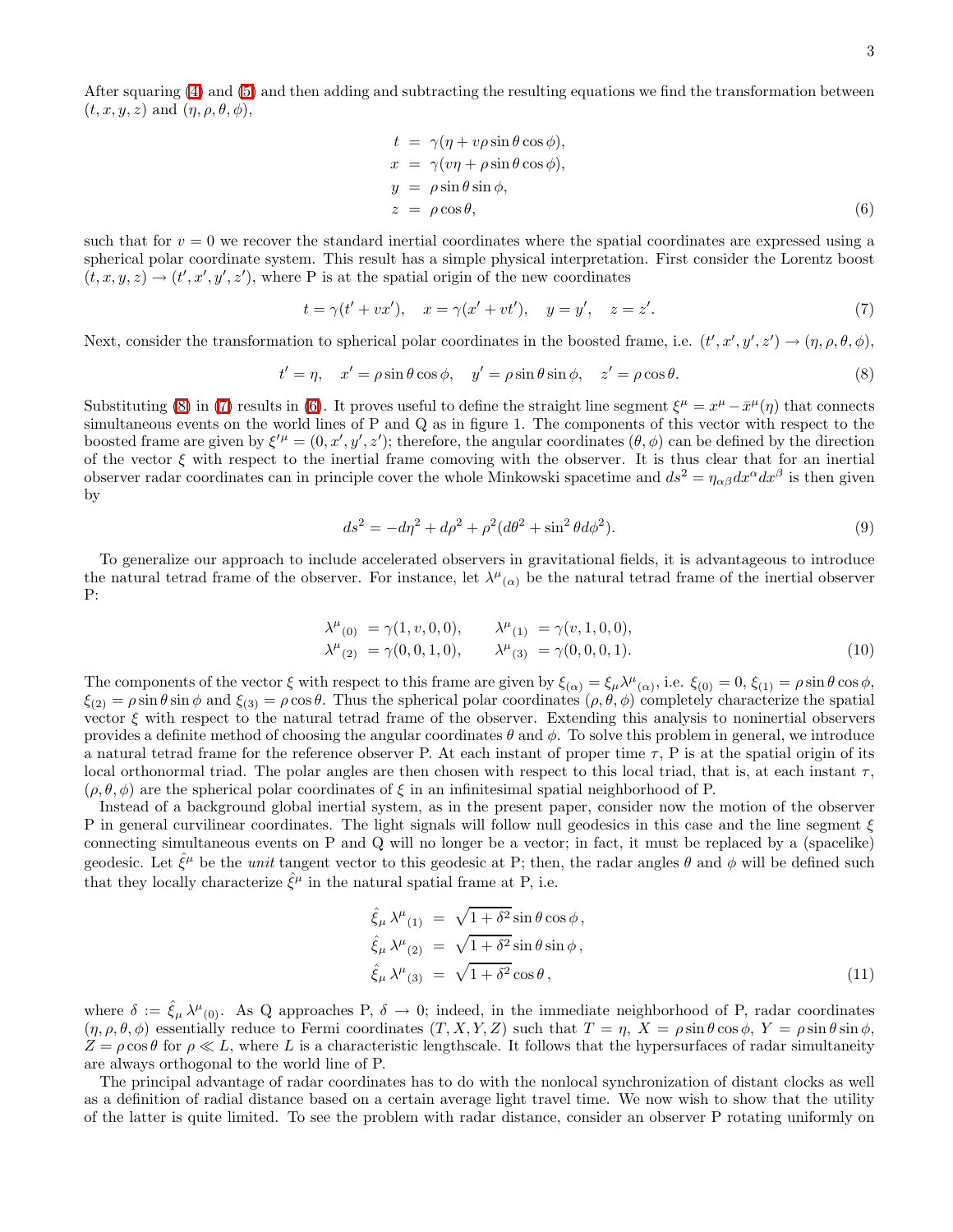

FIG. 2: Schematic representation of the determination of the radar distance from P to Q.

a circle of radius  $r$  about an observer Q as in figure 2. If a light signal traverses the radius of the circle in a time  $t$ ,  $t = r$ , then  $\tau_2 - \tau_1 = 2t\sqrt{1 - v^2}$ , where v is the uniform speed of the observer P. Thus we have the unusual result that

$$
\rho = r\sqrt{1 - v^2}.\tag{12}
$$

The direction of motion of P is always *orthogonal* to the direction from P to Q, yet the radar distance to the center has a contraction factor of  $\sqrt{1-v^2}$  and thus depends on the speed of motion of P. That is, the radar distance from P to Q is always less than  $r$  and approaches zero if the speed of P approaches the speed of light. This problem is absent in Fermi coordinates; in fact, it is shown in appendix A that in terms of Fermi coordinates we get the standard result that the distance from  $P$  to  $Q$  is  $r$ .

In a sufficiently small neighborhood around any regular event in a gravitational field, the spacetime is approximately flat. It then follows from our results that in such a neighborhood the infinitesimal radar distance employed for instance in [5] in fact agrees with the corresponding Fermi distance in that limit; however, for finite separations the Fermi distance is in general different from the radar distance, which must then be employed with great care [9].

The relationship between the radar and Fermi coordinates can be further clarified as follows: Let  $(T, X, Y, Z)$  be the Fermi coordinate system around the world line of observer P. In the immediate neighborhood of P, we introduce the spherical polar coordinates  $(\hat{\rho}, \theta, \phi)$  such that  $X = \hat{\rho} \sin \theta \cos \phi$ ,  $Y = \hat{\rho} \sin \theta \sin \phi$  and  $Z = \hat{\rho} \cos \theta$ . Here  $\hat{\rho}$  is sufficiently small by construction, i.e.  $\hat{\rho} \ll L$ , where L is the acceleration length of P. It follows that  $(T, \hat{\rho}, \theta, \phi)$  is an admissible coordinate system and with  $T = \eta$  and  $\hat{\rho} = \rho$  coincides with the radar coordinate system around P. Beyond this limiting situation, the two coordinate systems generally differ from each other. On general grounds, we expect that for  $\rho \sim L$  the radar coordinate system may become inadmissible. The standard admissibility conditions are discussed in [5]; in any case, we must have  $g_{\eta\eta} < 0$  in radar coordinates. We will show in the next section that for the hyperbolic observer  $(L = 1/q)$ , the regime of applicability of the two coordinate systems coincide, whereas this is not the case for the uniformly rotating observer  $(L = 1/\Omega)$  discussed in section 4. A brief treatment of the standard admissibility conditions is given in appendix B; for a more detailed treatment as well as a discussion of Møller's admissibility conditions see [10].

#### III. **HYPERBOLIC OBSERVER**

<span id="page-3-0"></span>Let P be uniformly accelerated along the  $z$ -axis with a world line

$$
\bar{t} = -\frac{1}{g}\sinh g\tau, \quad \bar{x} = 0, \quad \bar{y} = 0, \quad \bar{z} = -\frac{1}{g}(-1 + \cosh g\tau). \tag{13}
$$

In this case  $(1)$  and  $(2)$  reduce to

$$
t - \frac{1}{g}\sinh g(\eta - \rho) = \sqrt{x^2 + y^2 + \left[z + \frac{1}{g} - \frac{1}{g}\cosh g(\eta - \rho)\right]^2},\tag{14}
$$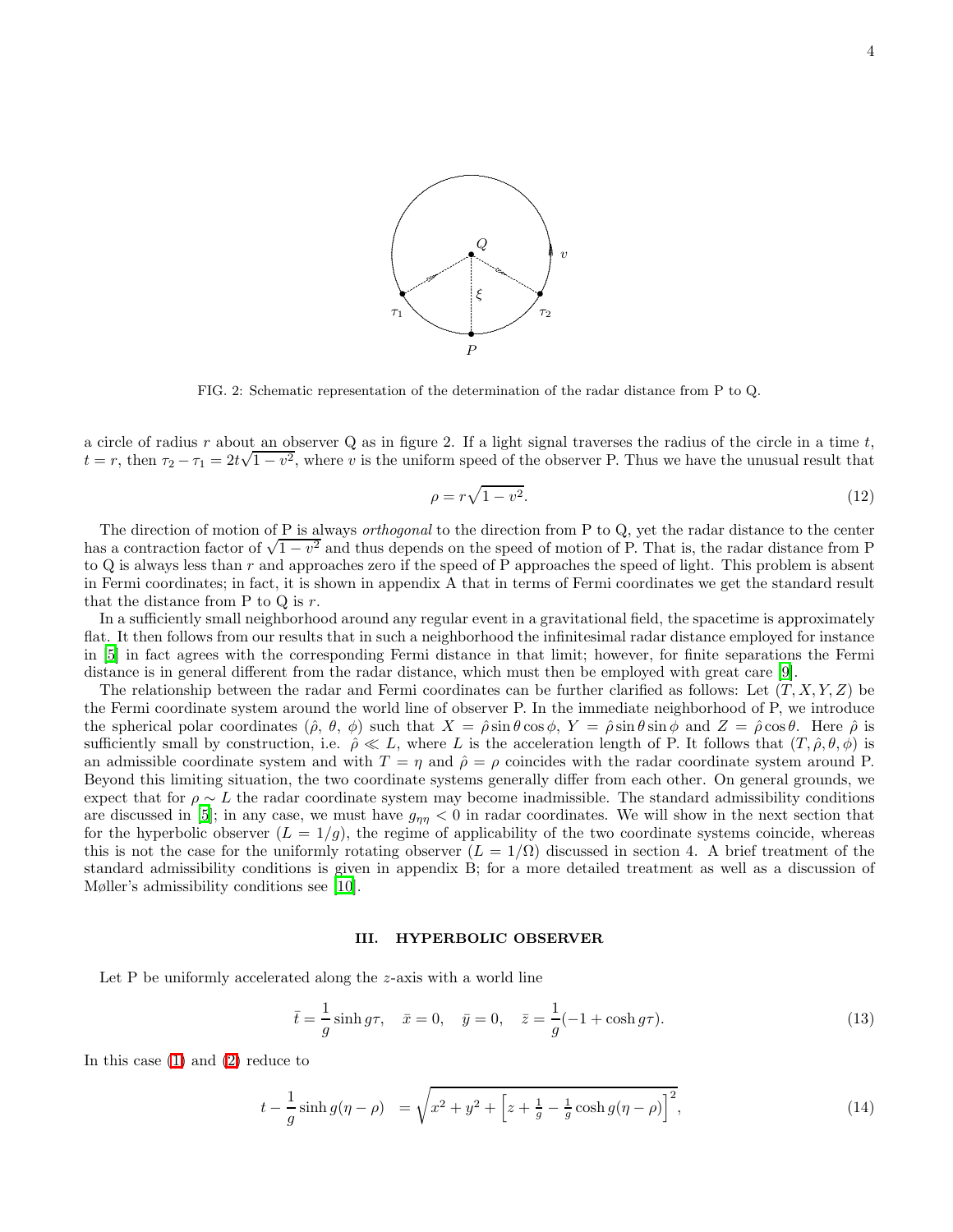$$
\overline{5}
$$

$$
t - \frac{1}{g}\sinh g(\eta + \rho) = -\sqrt{x^2 + y^2 + \left[z + \frac{1}{g} - \frac{1}{g}\cosh g(\eta + \rho)\right]^2}.
$$
 (15)

<span id="page-4-0"></span>One can show on the basis of these equations that  $(t, x, y, z) \rightarrow (\eta, \rho, \theta, \phi)$  is given by

$$
t = \frac{1}{g} (\cosh g \rho + \cos \theta \sinh g \rho) \sinh g \eta,
$$
\n(16)

$$
x = \left(\frac{1}{g}\sinh g\rho\right)\sin\theta\cos\phi, \qquad y = \left(\frac{1}{g}\sinh g\rho\right)\sin\theta\sin\phi,\tag{17}
$$

$$
z = -\frac{1}{g} + \frac{1}{g} \left( \cosh g \rho + \cos \theta \sinh g \rho \right) \cosh g \eta. \tag{18}
$$

We note that as  $q \to 0$ , [\(16\)](#page-4-0)-[\(18\)](#page-4-0) reduce to the standard spherical polar coordinates, as expected. By treating  $\rho$  to first order in [\(16\)](#page-4-0)-[\(18\)](#page-4-0), it is possible to show that  $(\rho, \theta, \phi)$  is indeed the spherical polar coordinate system constructed about P in an infinitesimal spatial neighborhood in the natural Fermi - Walker transported triad along the hyperbolic observer's world line. To this end, we recall that the Fermi coordinates are given in this (Rindler) space by [\[11\]](#page-10-10)

<span id="page-4-1"></span>
$$
t = \left(\frac{1}{g} + Z\right) \sinh gT, \quad x = X, \quad y = Y,
$$
  

$$
z = -\frac{1}{g} + \left(\frac{1}{g} + Z\right) \cosh gT.
$$
 (19)

Let us introduce polar coordinates via  $X = \rho \sin \theta \cos \phi$ ,  $Y = \rho \sin \theta \sin \phi$  and  $Z = \rho \cos \theta$ , where  $\rho$  is treated to first order in comparison with the acceleration length  $1/g$ . Then, with  $T = \eta$ , [\(19\)](#page-4-1) and [\(16\)](#page-4-0) - [\(18\)](#page-4-0) are identical since  $\cosh g \rho \simeq 1$  and  $\sinh g \rho \simeq g \rho$  for  $\rho \ll 1/g$ .

The spacetime metric in radar coordinates is given by

$$
ds^{2} = -(\cosh g\rho + \cos\theta \sinh g\rho)^{2}d\eta^{2} + (\cosh 2g\rho + \cos\theta \sinh 2g\rho)d\rho^{2} + \left(\frac{1}{g}\sinh g\rho\right)^{2}(-2g\sin\theta d\rho d\theta + d\theta^{2} + \sin^{2}\theta d\phi^{2}).
$$
\n(20)

It can be shown on the basis of the standard admissibility conditions given in appendix B that these radar coordinates are admissible if and only if

$$
-g_{\eta\eta} = g_{\rho\rho} - g_{\rho\theta}^2/g_{\theta\theta} > 0. \tag{21}
$$

We note that  $-g_{\eta\eta} = (z + \frac{1}{g})^2 - t^2 = (z + \frac{1}{g})^2 > 0$  and vanishes at the Rindler horizon.

It is possible to work out the components of  $\xi^{\mu} = x^{\mu} - \bar{x}^{\mu}(\eta)$  in this case using equations [\(13\)](#page-3-0) and [\(16\)](#page-4-0) - [\(18\)](#page-4-0). With respect to the natural tetrad frame of the observer P,

$$
\lambda^{\mu}(0) = (\cosh g\eta, 0, 0, \sinh g\eta), \quad \lambda^{\mu}(1) = (0, 1, 0, 0), \lambda^{\mu}(2) = (0, 0, 1, 0), \quad \lambda^{\mu}(3) = (\sinh g\eta, 0, 0, \cosh g\eta),
$$
\n(22)

the components of  $\xi$  are  $\xi_{(\alpha)} = \xi_{\mu} \lambda^{\mu}{}_{(\alpha)}$ , so that in radar coordinates

$$
\xi_{(0)} = 0, \qquad \xi_{(1)} = \left(\frac{1}{g}\sinh g\rho\right)\sin\theta\cos\phi,
$$
  

$$
\xi_{(2)} = \left(\frac{1}{g}\sinh g\rho\right)\sin\theta\sin\phi, \qquad \xi_{(3)} = \frac{1}{g}(-1+\cosh g\rho) + \left(\frac{1}{g}\sinh g\rho\right)\cos\theta.
$$
 (23)

Thus to lowest order in  $g\rho \ll 1$ ,

$$
\xi_{(1)} \simeq \rho \sin \theta \cos \phi, \quad \xi_{(2)} \simeq \rho \sin \theta \sin \phi, \quad \xi_{(3)} \simeq \rho \cos \theta,\tag{24}
$$

as expected. The hypersurfaces of simultaneity are hyperplanes orthogonal to the world line of the hyperbolic observer, just as in the case of Fermi coordinates.

The construction of radar coordinates makes it evident that these are restricted to the Rindler wedge. As an example, consider an observer Q that moves along the z-axis:  $x = y = 0$  and  $z = v_0 t$ . For  $t \ge 0$ , Q starts at P and moves along the  $\theta = 0$  direction according to

$$
\cosh g\eta - v_0 \sinh g\eta = e^{-g\rho} \tag{25}
$$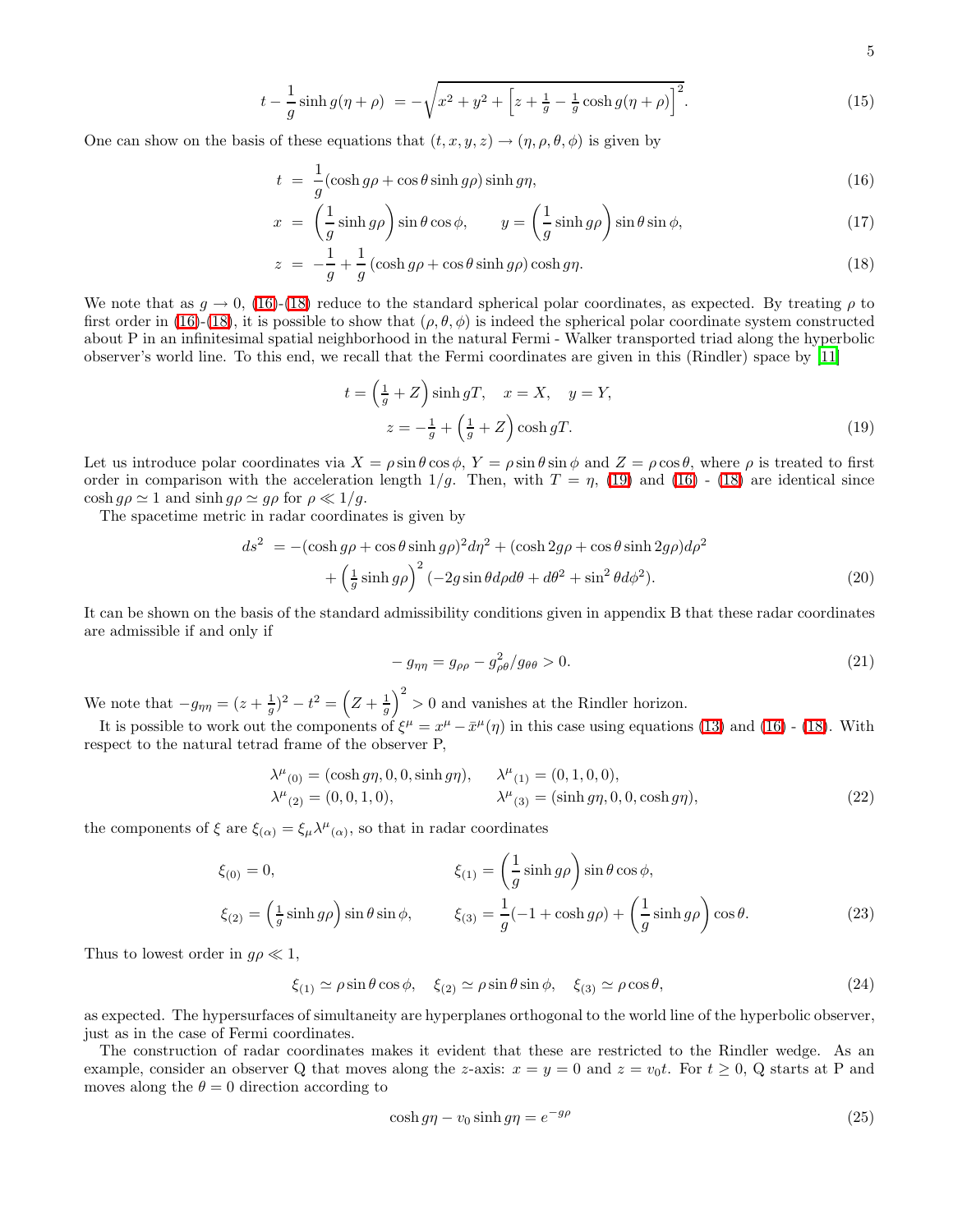from  $\eta = 0$  to  $\eta = \eta_0$  given by

$$
\eta_0 = \frac{1}{g} \ln \left( \frac{1 + v_0}{1 - v_0} \right),\tag{26}
$$

when it returns back to P. We note that  $\rho(\eta = 0) = v_0$  and  $\rho(\eta = \eta_0) = -v_0$ , while  $\rho(\eta = 0 \text{ or } \eta_0) = -g(1 - v_0^2)$ . In contrast, the corresponding result for Fermi coordinates is  $-g(1-2v_0^2)$ ; see [\[12](#page-10-11)]. Here an overdot denotes differentiation with respect to the radar time  $\eta$ . For  $\eta > \eta_0$ , the motion is along  $\theta = \pi$ , hence

$$
\cosh g\eta - v_0 \sinh g\eta = e^{g\rho},\tag{27}
$$

so that as  $\eta \to \infty$ , Q approaches the Rindler horizon at  $\rho = \infty$ , since  $-g_{\eta\eta} = e^{-2g\rho}$  in this case. In the limit that Q is a null ray with  $v_0 = 1$ , the motion is simply given by  $\rho = \eta$ . These results should be compared and contrasted with the results of [\[12\]](#page-10-11) based on Fermi coordinates.

## IV. UNIFORMLY ROTATING OBSERVER

Consider next the world line of a uniformly rotating observer P parametrized by its proper time

<span id="page-5-5"></span>
$$
\bar{t} = \gamma \tau, \quad \bar{x} = R \cos \Omega \tau, \quad \bar{y} = R \sin \Omega \tau, \quad \bar{z} = 0. \tag{28}
$$

The observer moves with speed  $v = R\Omega_0$  on a circle of radius R with its center at the spatial origin of the global inertial coordinates. The azimuthal angle of P with respect to inertial coordinates is given by  $\Omega_0\bar{t} = \Omega\tau$ , where  $\Omega = \gamma \Omega_0$  and  $\gamma$  is the Lorentz factor of P,

$$
\gamma = \sqrt{1 + R^2 \Omega^2}.\tag{29}
$$

<span id="page-5-0"></span>The radar coordinate system around P can be developed as in figure 1 with  $\tau_1 = \eta - \rho$  and  $\tau_2 = \eta + \rho$ . The following conditions must be satisfied:

$$
t - \gamma(\eta - \rho) = \sqrt{[x - R\cos\Omega(\eta - \rho)]^2 + [y - R\sin\Omega(\eta - \rho)]^2 + z^2} := \mathcal{R}_1,\tag{30}
$$

$$
t - \gamma(\eta + \rho) = -\sqrt{[x - R\cos\Omega(\eta + \rho)]^2 + [y - R\sin\Omega(\eta + \rho)]^2 + z^2} := -\mathcal{R}_2.
$$
 (31)

<span id="page-5-3"></span>To simplify the analysis, consider the rotation  $(x, y, z) \rightarrow (x', y', z')$ 

<span id="page-5-1"></span>
$$
x = x' \cos \Omega \eta - y' \sin \Omega \eta, \quad y = x' \sin \Omega \eta + y' \cos \Omega \eta, \quad z = z'. \tag{32}
$$

It follows that

$$
\mathcal{R}_1 \ = \ \sqrt{(x' - R\cos\Omega\rho)^2 + (y' + R\sin\Omega\rho)^2 + z'^2},\tag{33}
$$

$$
\mathcal{R}_2 \ = \ \sqrt{(x' - R\cos\Omega\rho)^2 + (y' - R\sin\Omega\rho)^2 + z'^2}.\tag{34}
$$

<span id="page-5-2"></span>From  $(30)-(31)$  $(30)-(31)$  and  $(33)-(34)$  $(33)-(34)$  we get

$$
(x' - R\cos\Omega\rho)^2 + (y' + R\sin\Omega\rho)^2 + z'^2 = [t - \gamma(\eta - \rho)]^2,
$$
\n(35)

$$
(x' - R\cos\Omega\rho)^2 + (y' - R\sin\Omega\rho)^2 + z'^2 = [t - \gamma(\eta + \rho)]^2.
$$
 (36)

Adding and subtracting [\(35\)](#page-5-2) and [\(36\)](#page-5-2) result in

$$
(x'-R\cos\Omega\rho)^2 + y'^2 + R^2\sin^2\Omega\rho + z'^2 = \gamma^2\rho^2 + (t-\gamma\eta)^2,\tag{37}
$$

$$
y'R\sin\Omega\rho = \gamma\rho(t-\gamma\eta). \tag{38}
$$

It proves useful to define the quantities  $U$  and  $V$ ,

<span id="page-5-4"></span>
$$
U = \frac{t - \gamma \eta}{R \sin \Omega \rho}, \quad V = \sqrt{(\gamma \rho)^2 - R^2 \sin^2 \Omega \rho}, \tag{39}
$$

where  $(\gamma \rho)^2 - R^2 \sin^2 \Omega \rho \ge 0$  and  $V = 0$  only when  $\rho = 0$ . Based on these definitions, we have

$$
t = \gamma \eta + RU \sin \Omega \rho, \quad y' = \gamma \rho U \tag{40}
$$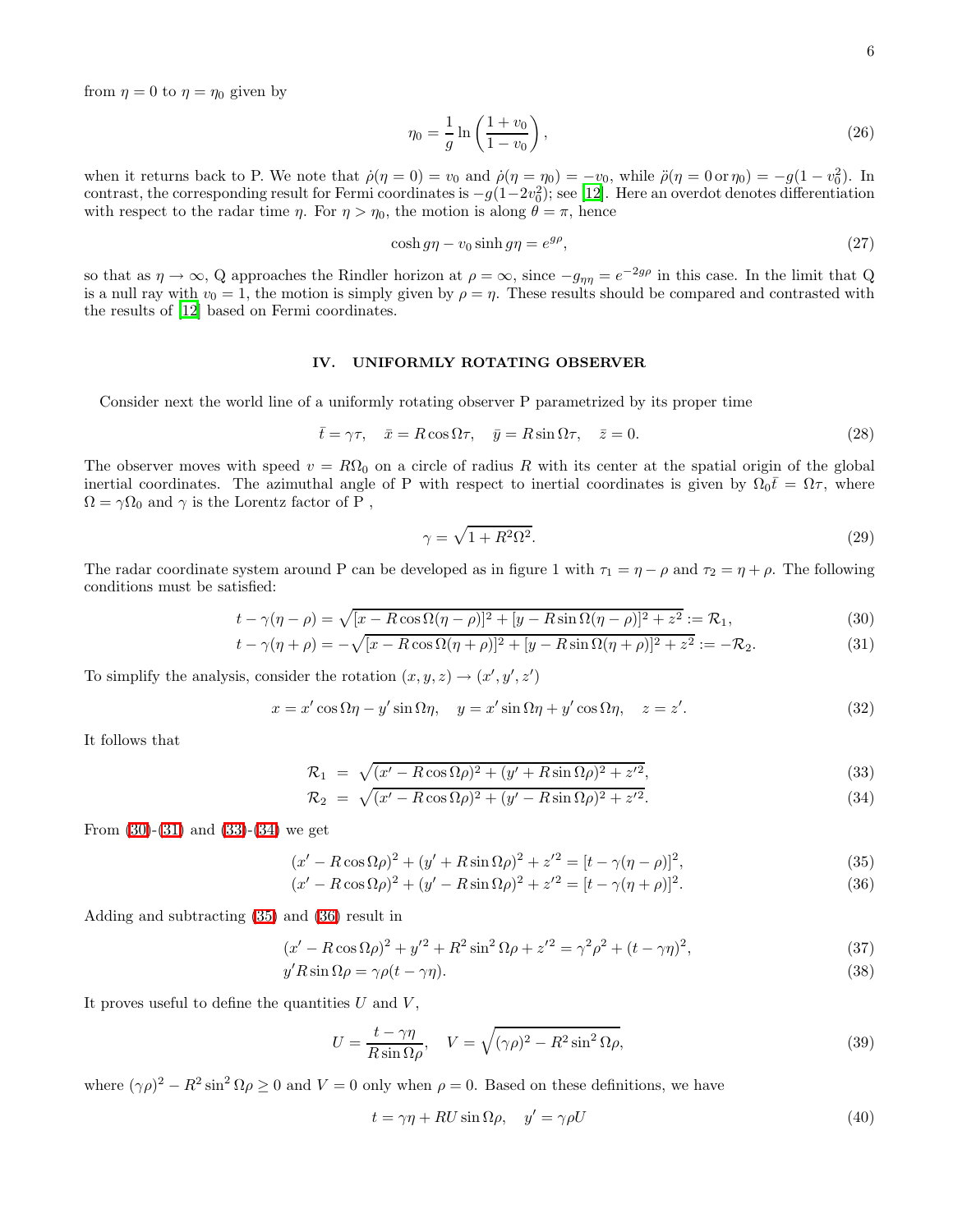and from [\(36\)](#page-5-2)

$$
(x' - R\cos\Omega\rho)^2 + z'^2 = (1 - U^2)V^2,
$$
\n(41)

or

$$
\frac{(x'-R\cos\Omega\rho)^2}{V^2} + \frac{z'^2}{V^2} + U^2 = 1.
$$
\n(42)

<span id="page-6-1"></span>We now define the spherical polar angles  $(\theta, \phi)$  as follows:

<span id="page-6-3"></span><span id="page-6-0"></span>
$$
\cos \theta = \frac{z'}{V}, \quad \sin \theta \cos \phi = \frac{(x' - R \cos \Omega \rho)}{V}, \quad \sin \theta \sin \phi = U,\tag{43}
$$

since it follows from equation [\(42\)](#page-6-0) that  $z'^2/V^2 \le 1$  and  $U^2 \le 1$ . Hence

$$
x' = R\cos\Omega\rho + V\sin\theta\cos\phi,
$$
  
\n
$$
y' = \gamma\rho\sin\theta\sin\phi,
$$
  
\n
$$
z' = V\cos\theta,
$$
\n(44)

<span id="page-6-2"></span>and from [\(32\)](#page-5-3), [\(40\)](#page-5-4) and [\(43\)](#page-6-1)

$$
t = \gamma \eta + R \sin \theta \sin \phi \sin \Omega \rho,
$$
  
\n
$$
x = (R \cos \Omega \rho + V \sin \theta \cos \phi) \cos \Omega \eta - (\gamma \rho \sin \theta \sin \phi) \sin \Omega \eta,
$$
  
\n
$$
y = (R \cos \Omega \rho + V \sin \theta \cos \phi) \sin \Omega \eta + (\gamma \rho \sin \theta \sin \phi) \cos \Omega \eta,
$$
  
\n
$$
z = V \cos \theta.
$$
\n(45)

Note that for  $\Omega = 0$  these relations reduce to the usual spherical coordinates with origin at  $(R, 0, 0)$ :

$$
t = \eta, \quad x = R + \rho \sin \theta \cos \phi, \quad y = \rho \sin \theta \sin \phi, \quad z = \rho \cos \theta. \tag{46}
$$

To examine the physical significance of radar coordinates [\(45\)](#page-6-2), it is important to consider the limiting case of  $R = 0$ . The observer P is then fixed at the spatial origin of the global inertial frame and [\(45\)](#page-6-2) reduces to  $t = \eta$  and

$$
x = \rho \sin \theta \cos(\phi + \Omega_0 \eta), \quad y = \rho \sin \theta \sin(\phi + \Omega_0 \eta), \quad z = \rho \cos \theta. \tag{47}
$$

This is the standard transformation to rotating Cartesian coordinates, which means that though P is fixed it is still noninertial as it refers its observations to axes rotating uniformly about the z−direction with frequency  $\Omega_0$ . Indeed, these rotating axes are the natural orthonormal triad of P, as illustrated in appendix A and the radar angles  $(\theta, \phi)$ are defined with respect to these rotating axes.

At a given radar time  $\eta$ , which identifies the event  $\bar{x}^{\mu}(\eta)$  on the world line of the reference observer P, the corresponding simultaneity hypersurface can be determined by eliminating the three spatial variables  $\rho$ ,  $\theta$  and  $\phi$  from the four equations given in display (45). In contrast to the hyperbolic case, the form of this hypersurface for the rotating observer is not simple; nevertheless, by expanding  $\sin \Omega \rho$  and  $\cos \Omega \rho$  in powers of  $\Omega \rho$  one can show explicitly that the hypersurface perpendicularly intersects the world line of P.

Let us compute the components of the vector  $\xi^{\mu} = x^{\mu} - \bar{x}^{\mu}(\eta)$  for the uniformly rotating observer P using [\(28\)](#page-5-5) and [\(45\)](#page-6-2). With respect to the natural tetrad frame [\(A1\)](#page-8-0) given in appendix A, the measured components of  $\xi$ ,  $\xi_{(\alpha)} = \xi_{\mu} \lambda^{\mu}{}_{(\alpha)}$ , are given by

$$
\xi_{(0)} = \gamma R(\Omega \rho - \sin \Omega \rho) \sin \theta \sin \phi,
$$
  
\n
$$
\xi_{(1)} = R(-1 + \cos \Omega \rho) + V \sin \theta \cos \phi,
$$
  
\n
$$
\xi_{(2)} = (\gamma^2 \rho - R^2 \Omega \sin \Omega \rho) \sin \theta \sin \phi,
$$
  
\n
$$
\xi_{(3)} = V \cos \theta.
$$
  
\n(48)

It is important to note that this vector is not in general orthogonal to the world line of P, so that the simultaneity hypersurfaces in this case differ from the normal hyperplanes employed in the case of Fermi coordinates. For  $\Omega \rho \ll 1$ ,  $\cos \Omega \rho \simeq 1$ ,  $\sin \Omega \rho \simeq \Omega \rho$  and  $V \simeq \rho$ ; therefore,  $\xi_{(0)} \simeq 0$  and

$$
\xi_{(1)} \simeq \rho \sin \theta \cos \phi, \quad \xi_{(2)} \simeq \rho \sin \theta \sin \phi, \quad \xi_{(3)} \simeq \rho \cos \theta,\tag{49}
$$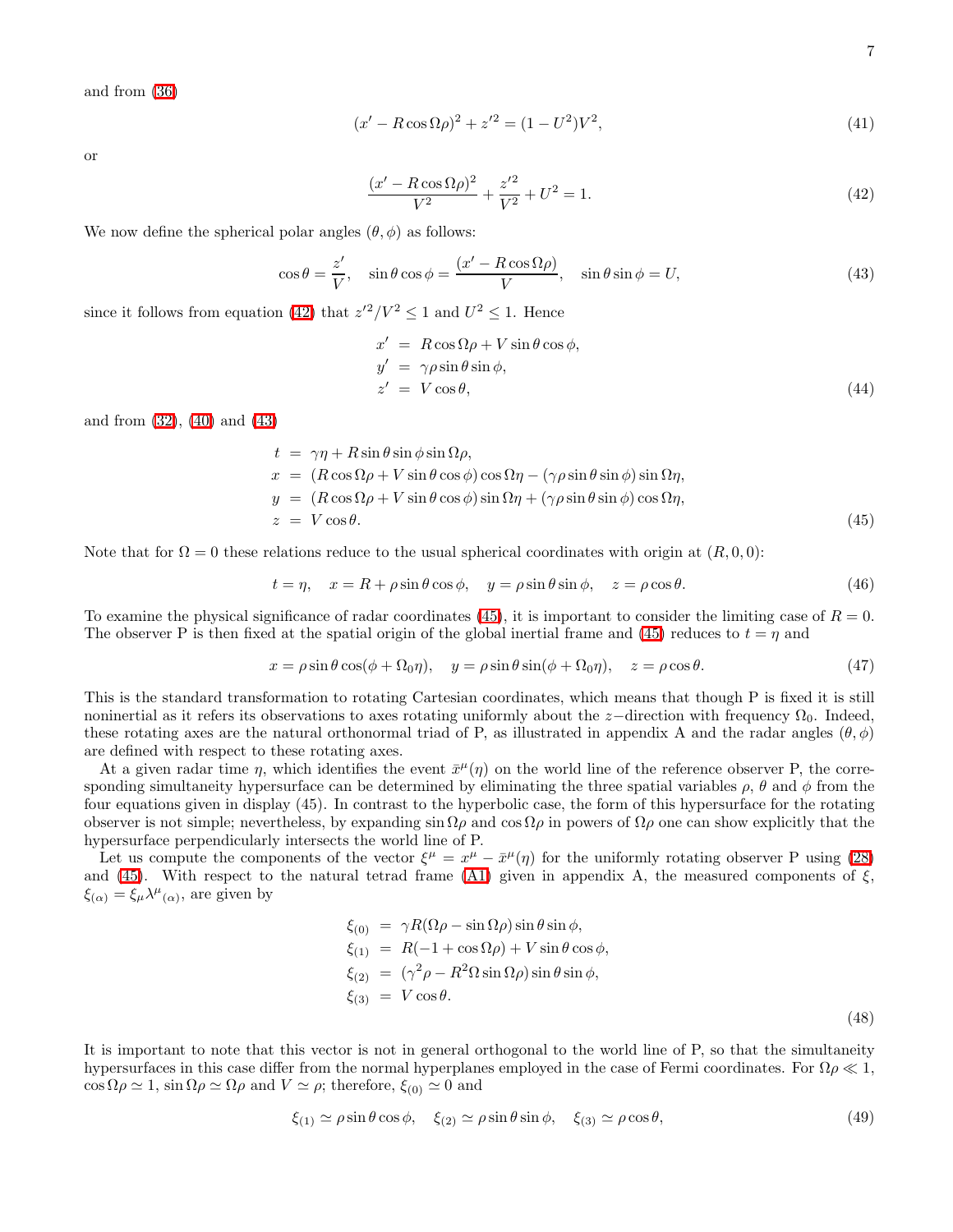It is interesting to return to the problem of the radar distance from P to the center of the circle of radius R. This center has inertial coordinates  $(t, x = y = z = 0)$ ; therefore [\(45\)](#page-6-2) implies that

$$
\eta = t/\gamma, \ \rho = R/\gamma, \ \theta = \pi/2, \ \phi = \pi,\tag{50}
$$

in agreement with section 2. As is clear from figure 4 in appendix A, the center of the circle is always at  $(\theta, \phi) = (\pi/2, \pi)$ for the reference observer P.

The metric in radar coordinates has a complicated form in this case; therefore, to simplify the analysis of the admissibility of radar coordinates we use the coordinates  $(\eta, x', y', z')$  instead. Let us note that  $x', y'$  and  $z'$  are independent of  $\eta$  and they have their origin at the center of the circle, while  $(\rho, \theta, \phi)$  has its origin at P. It turns out, as demonstrated in detail in appendix B, that a further coordinate transformation to the actual radar coordinates,  $(\eta, x', y', z') \rightarrow (\eta, \rho, \theta, \phi)$ , does not affect the admissibility analysis presented here. We assume that  $(x', y', z') \rightarrow$  $(\rho, \theta, \phi)$  is a proper coordinate transformation and define

$$
W(x', y', z') = R \sin \theta \sin \phi \sin \Omega \rho.
$$
\n(51)

<span id="page-7-2"></span>Then, in terms of  $(\eta, x', y', z')$  the metric is

<span id="page-7-0"></span>
$$
ds^{2} = -(\gamma d\eta + dW)^{2} + \Omega^{2}(x'^{2} + y'^{2})d\eta^{2} + 2\Omega(x'dy' - y'dx')d\eta + dx'^{2} + dy'^{2} + dz'^{2}.
$$
 (52)

It follows from the general form of this metric that the conditions for the admissibility of the  $(\eta, x', y', z')$  coordinate system reduce to

$$
-g_{\eta\eta} = \gamma^2 - \Omega^2 (x^{\prime 2} + y^{\prime 2}) > 0. \tag{53}
$$

Thus the boundary of the admissible region for radar coordinates is given by  $g_{\eta\eta} = 0$ .

It follows from [\(53\)](#page-7-0) that

$$
g_{\eta\eta} = -(1 + \Omega^2 R^2)[1 - (\Omega \rho)^2 \sin^2 \theta \sin^2 \phi] + \Omega^2 (R \cos \Omega \rho + V \sin \theta \cos \phi)^2,
$$
\n(54)

<span id="page-7-1"></span>so that the boundary surface  $\rho = \rho(\theta, \phi)$  is given by

$$
-(1+\Omega^2 R^2)[1-(\Omega\rho)^2\sin^2\theta\sin^2\phi]+\Omega^2(R\cos\Omega\rho+V\sin\theta\cos\phi)^2=0.
$$
\n(55)

This surface has the topology of a cylinder about the observer's Z−axis (cf. appendix A), since for  $\theta = 0$  or  $\pi$  we have  $-g_{\eta\eta} = 1 + R^2 \Omega^2 \sin^2 \Omega \rho$ , which is always positive. Moreover, for  $\rho \gg R/\gamma$ , equation [\(55\)](#page-7-1) implies that  $\rho \sin \theta \sim 1/\Omega$ , so that the asymptotic radius of the cylinder is  $\sim \Omega^{-1}$ . For  $\theta = \pi/2$ , the boundary surface reduces to a closed curve that is depicted in figure 3, where  $\Omega \rho \sin \phi$  is plotted versus  $\Omega \rho \cos \phi$  for  $\Omega R = 1$ .



FIG. 3: Schematic representation of the closed boundary curve  $\rho = \rho(\pi/2, \phi)$ . We plot  $\Omega \rho \sin \phi$  versus  $\Omega \rho \cos \phi$  for the special case where  $\Omega R = 1$  and hence  $v = 1/\sqrt{2}$ .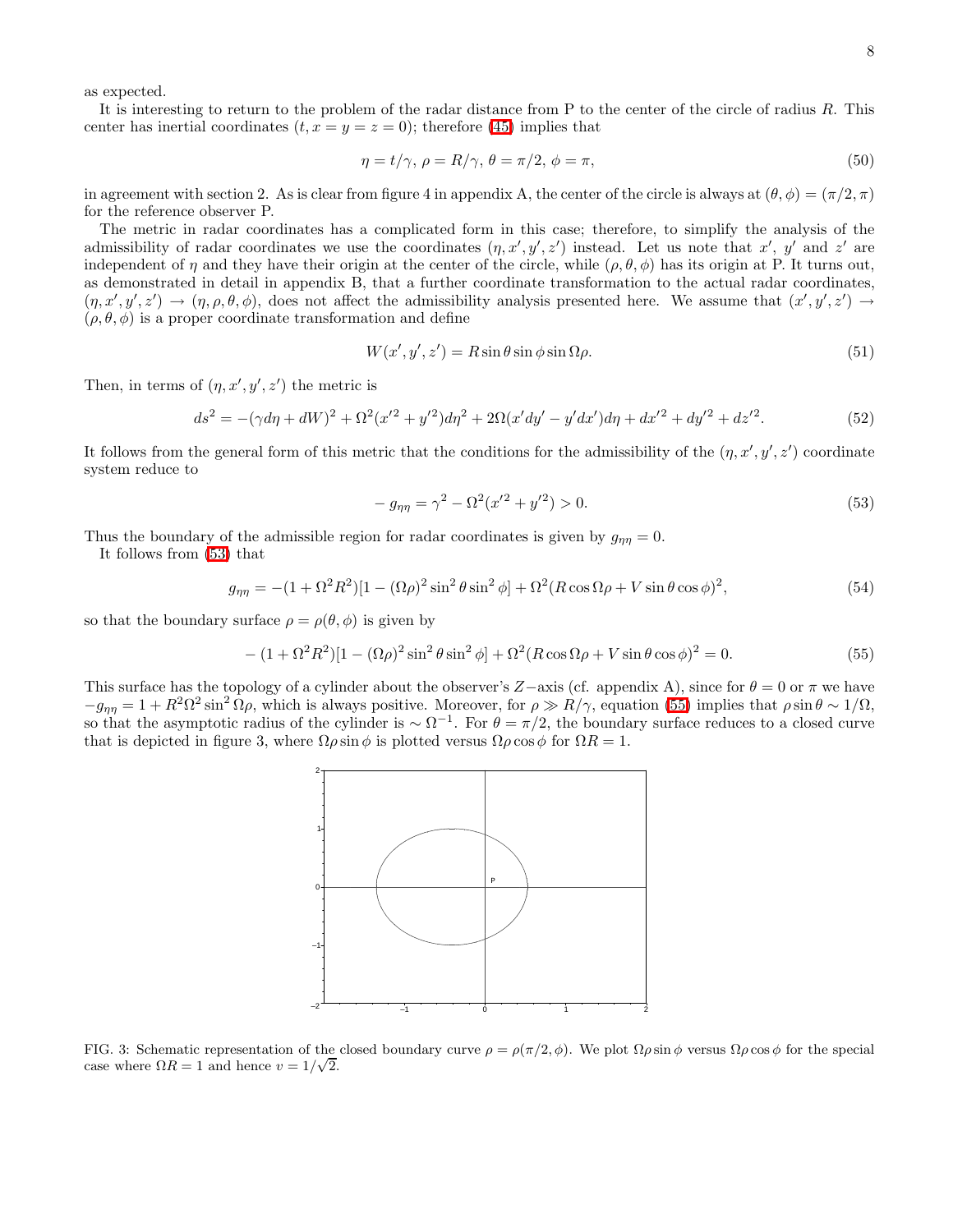#### V. DISCUSSION

The theoretical construction of an extended frame of reference is a basic problem in the theory of relativity and has been the subject of many recent investigations [\[10,](#page-10-9) [13,](#page-10-12) [14](#page-11-0)]. The present paper has been devoted to the construction and investigation of radar coordinates. For the sake of simplicity , we have limited the scope of our main work to accelerated observers in Minkowski spacetime and have found that radar coordinates have limited utility in terms of the concept of radar distance. Moreover, the domain of applicability of radar coordinates is limited just as it is with Fermi coordinates. Once an observer is accelerated, the absolute character of its acceleration is reflected in the existence of local acceleration lengths. While these locally limit the pointwise applicability of the hypothesis of locality [\[3\]](#page-10-2), they also determine the scale of the domain of validity of physically - motivated coordinate systems established around the world line of the observer. Radar coordinates may be interesting and useful, especially in connection with the synchronization of distant clocks; however, they cannot in general replace the more basic Fermi coordinates.

For a general observer in a gravitational field, the light signals follow null geodesics and the calculations involved in the determination of radar coordinates would then become considerably more complicated. Moreover, in addition to possible acceleration scales, curvature radii must be taken into consideration. For distances beyond the curvature radii, the uniqueness of null geodesics or the spacelike geodesics used to define the angular radar coordinates is not assured.

The general issues discussed in this paper become relevant whenever electromagnetic or other (null) signals are used for spacetime determinations. In this connection, we must mention the GPS system, where the coordinates of an event are determined, in principle, by the simultaneous reception of four GPS signals [\[15](#page-11-1), [16](#page-11-2), [17](#page-11-3)]. We recall that the radar coordinate system has the important property that it essentially reduces to the Fermi system when the range  $\rho$  is sufficiently small compared to the characteristic lengthscale of the observer. Let us note that for observers on the Earth,  $1/\Omega_{\oplus} \simeq 28$  AU and  $1/g_{\oplus} \simeq 1$  lt-yr, so that for the GPS system the corresponding  $\rho/L$  is generally very small.

The scheme of setting up coordinate systems about the world lines of observers may be called the 1+3 splitting of spacetime, since the time coordinate is essentially distinguished as it is the proper time of an observer. A complementary scheme is based on a natural foliation of spacetime by spacelike hypersurfaces. Admissible 3+1 splittings have been discussed in [\[18\]](#page-11-4). Moreover, a dynamical realization of the 3+1 scheme in the case of weak gravitational fields is contained in [\[19\]](#page-11-5).

The present knowledge of the structure of the universe is dependent to a large extent upon the reception of electromagnetic signals from distant astronomical bodies as well as communication with spacecraft via radio signals that are transponded back to the Earth. This circumstance provides the motivation to investigate generalizations of the radar coordinate system as, for instance, the approach recently proposed in [\[10](#page-10-9)].

## APPENDIX A: FERMI COORDINATES FOR UNIFORMLY ROTATING OBSERVER

Consider the uniformly rotating observer P in section 4 with its world line given by [\(28\)](#page-5-5). The natural orthonormal tetrad of this observer is given in  $(t, x, y, z)$  coordinates by [\[3](#page-10-2)]

<span id="page-8-0"></span>
$$
\lambda_{(0)}^{\mu} = \gamma(1, -v\sin\varphi, v\cos\varphi, 0),
$$
  
\n
$$
\lambda_{(1)}^{\mu} = (0, \cos\varphi, \sin\varphi, 0),
$$
  
\n
$$
\lambda_{(2)}^{\mu} = \gamma(v, -\sin\varphi, \cos\varphi, 0),
$$
  
\n
$$
\lambda_{(3)}^{\mu} = (0, 0, 0, 1),
$$
\n(A1)

where  $v = R\Omega_0$  and  $\varphi = \Omega_0 \bar{t} = \Omega \tau$ . The corresponding Fermi normal coordinates  $(T, X, Y, Z)$  are given by [\[3\]](#page-10-2)

<span id="page-8-1"></span>
$$
T = \frac{1}{\gamma}(t - \gamma vY),
$$
  
\n
$$
X = -R + x \cos \Omega T + y \sin \Omega T,
$$
  
\n
$$
Y = \frac{1}{\gamma}(-x \sin \Omega T + y \cos \Omega T),
$$
  
\n
$$
Z = z.
$$
 (A2)

The center of the circle is represented by Q:  $(t, x = y = z = 0)$  with Fermi coordinates  $T = t/\gamma$ ,  $X = -R$  and  $Y = Z = 0$  as in figure 4. Thus the Fermi distance between P and Q is the radius of the circle R, as expected. Transforming  $(X, Y, Z)$  to spherical polar coordinates  $(\hat{\rho}, \theta, \phi)$ , we note that Q is at  $\hat{\rho} = R$ ,  $\theta = \pi/2$  and  $\phi = \pi$ .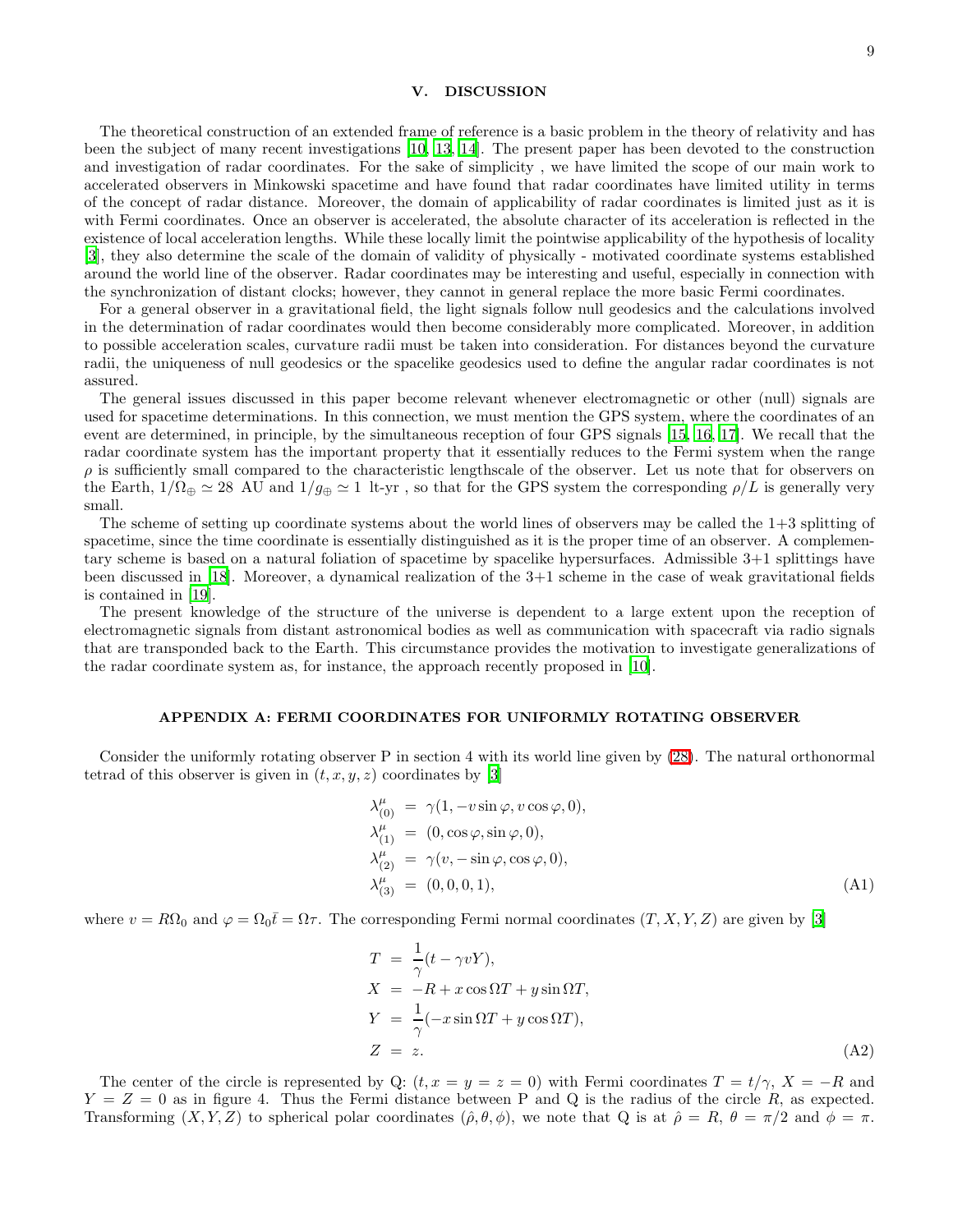

FIG. 4: Local axes of the rotating observer P.

Moreover, with  $\hat{\rho} = \rho$  very small and  $T = \eta$ , (A2) is identical with (45) when  $\Omega \rho$  is treated to first order (i.e.  $\cos\Omega\rho \simeq 1$ ,  $\sin\Omega\rho \simeq \Omega\rho$  and  $V \simeq \rho$ ); as discussed above, this is simply a consequence of the fact that the spherical polar coordinates are defined with respect to the local spatial frame of the observer P. The spacetime metric in Fermi coordinates is

$$
ds^{2} = -\gamma^{2} [1 - \Omega_{0}^{2} (X + R)^{2} - \gamma^{2} \Omega_{0}^{2} Y^{2}] dT^{2} + 2\gamma^{2} \Omega_{0} (X dY - Y dX) dT + dX^{2} + dY^{2} + dZ^{2}.
$$
 (A3)

The Fermi coordinates are admissible for  $\Omega_0^2 (X + R)^2 + \gamma^2 \Omega_0^2 Y^2 < 1$ . The boundary region is an elliptic cylinder whose axis coincides with the Z-axis and is characterized in the  $(X, Y)$ -plane by an ellipse with its center at Q. The ellipse has semimajor axis  $1/\Omega_0$  and semiminor axis  $1/(\gamma\Omega_0)$ ; in fact, this ellipse with eccentricity  $v < 1$  can be considered in terms of a circle of radius  $1/\Omega_0$  that is Lorentz-Fitzgerald contracted along the direction of motion of P, which occupies a focus of this ellipse.

### APPENDIX B: STANDARD ADMISSIBILITY CONDITIONS

Consider a region of spacetime where events have been assigned coordinates  $x^{\mu} = (t, x^{i})$  such that the spacetime interval takes the form  $d\overline{s}^2 = g_{\mu\nu}dx^{\mu}dx^{\nu}$  with signature +2. The fundamental observers in this region are the observers at rest, i.e.  $x^i$  = constant for each observer. The standard admissibility conditions for this system of coordinates refer to the local measurements of the fundamental observers using clocks and infinitesimal measuring rods. The proper time  $\tau$  of each fundamental observer is given by  $-d\tau^2 = g_{00}dt^2$ , so that  $g_{00} < 0$  is the first admissibility condition. Let

$$
u^{\mu} = \left(\frac{1}{\sqrt{-g_{00}}}, 0, 0, 0\right) \tag{B1}
$$

be the four-velocity field of the fundamental observers. Each has access to infinitesimal measuring sticks that exist in an infinitesimal hypersurface orthogonal to its world line, i.e.  $g_{\mu\nu}u^{\mu}dx^{\nu} = 0$ . The infinitesimal orthogonal hypersurface is thus given by  $g_{00}dt + g_{0i}dx^i = 0$ , which combined with

<span id="page-9-0"></span>
$$
g_{\mu\nu}dx^{\mu}dx^{\nu} = \frac{1}{g_{00}}(g_{00}dt + g_{0i}dx^{i})^{2} + \gamma_{ij}dx^{i}dx^{j}, \qquad (B2)
$$

where

$$
\gamma_{ij} = g_{ij} - \frac{g_{0i}g_{0j}}{g_{00}},\tag{B3}
$$

implies that the length of an infinitesimal measuring rod is  $dl^2 = \gamma_{ij} dx^i dx^j$ . It follows that other standard admissibility conditions are required to ensure that  $dl^2$  is positive. A theorem of linear algebra [20] states that for a symmetric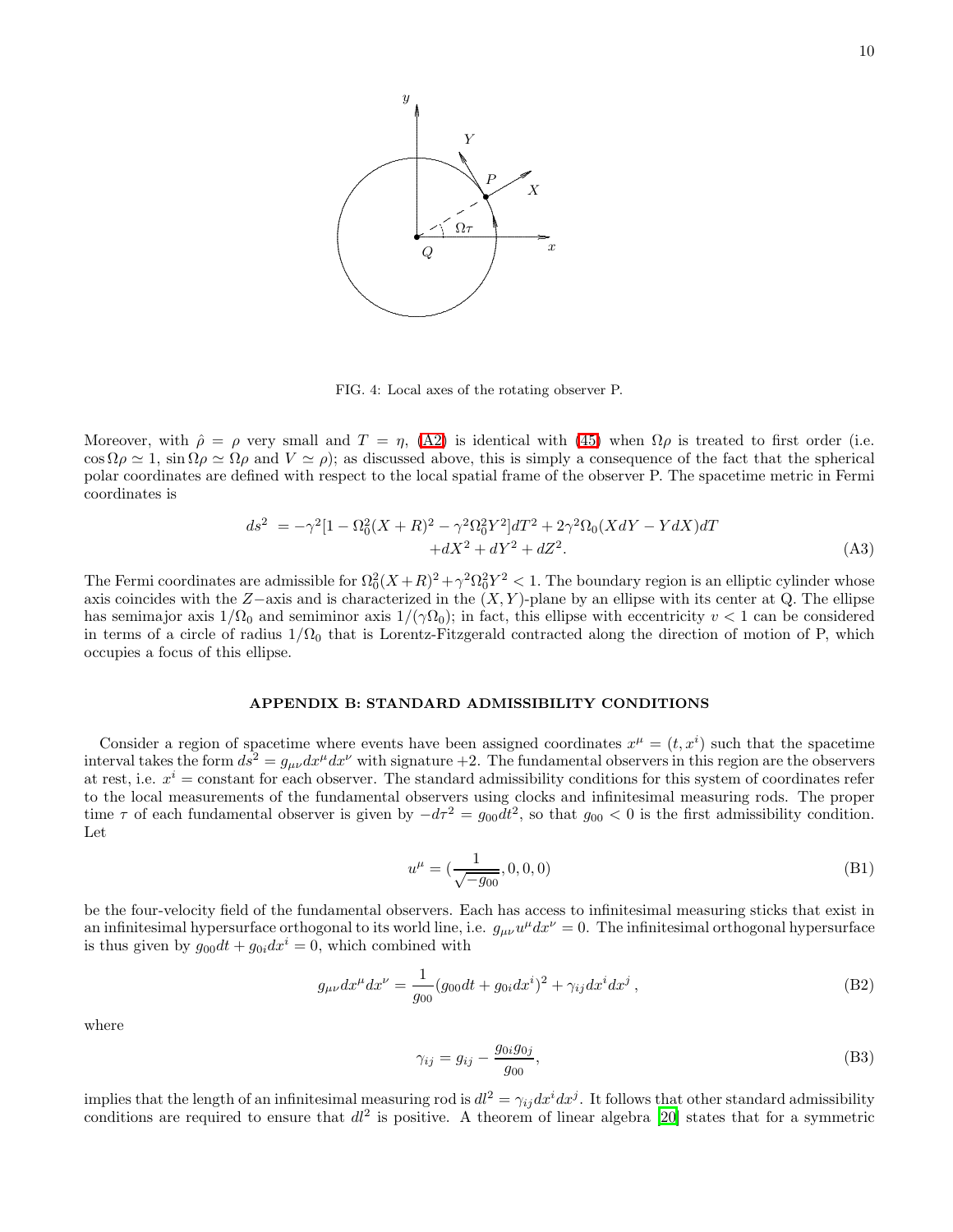$n \times n$  matrix M,  $M_{ij}dx^idx^j$  is positive if and only if the principal minors of M are all positive, i.e.

<span id="page-10-13"></span>
$$
\det \begin{pmatrix} M_{11} & \cdots & M_{1k} \\ \vdots & & \vdots \\ M_{k1} & \cdots & M_{kk} \end{pmatrix} > 0, \text{ for } k = 1, \ldots, n. \tag{B4}
$$

Moreover, it can be shown that M is positive if and only if there exists an invertible matrix N such that  $M = N^{\dagger}N$ , where  $N^{\dagger}$  is the transpose of N. Then,  $M_{ij}dx^idx^j$  can be expressed in matrix notation as  $(Ndx)^{\dagger}(Ndx)$ , which is manifestly positive; that is, if  $dx \neq 0$ , then  $N dx \neq 0$ , since N is invertible, and so  $M_{ij}dx^i dx^j > 0$  [\[20](#page-11-6)].

The admissibility conditions [\(B4\)](#page-10-13) are the same as those given in [\[5](#page-10-4)] on the basis of a different analysis involving the determination of radar distance between two infinitesimally close observers. Let us now apply these conditions to the spacetime metric in radar coordinates for the case of the rotating observer in section 4. The transformation from the inertial coordinates to radar coordinates in [\(45\)](#page-6-2) may be considered to be a combination of  $(t, x, y, z) \rightarrow (\eta, x', y', z')$ given by  $t = \gamma \eta + W(x', y', z')$  and [\(32\)](#page-5-3) together with  $(\eta, x', y', z') \to (\eta, \rho, \theta, \phi)$  given by [\(44\)](#page-6-3). Consider first the transformation  $(t, x, y, z) \rightarrow (\eta, x', y', z')$  that results in the metric [\(52\)](#page-7-2). It is straightforward to show that for this metric  $g_{\eta\eta} < 0$  implies that the relations [\(B4\)](#page-10-13) are all satisfied. This means that for  $g_{\eta\eta} < 0$ , there exists an invertible matrix S such that  $\gamma'_{ij}dx'^i dx'^j = (Sdx')^{\dagger} (Sdx')$ . Next, we apply the transformation [\(44\)](#page-6-3) to the metric [\(52\)](#page-7-2) to get the general metric in radar coordinates, which are admissible if  $\gamma_{ij}dx^idx^j$  is positive. Let H be the Jacobian matrix of the transformation [\(44\)](#page-6-3). This matrix is invertible if the corresponding Jacobian,  $J = \det H$ , is nonzero. It is possible to express  $J$  as

$$
J = \gamma \rho^2 \sin \theta F,\tag{B5}
$$

<span id="page-10-14"></span>where  $F(\rho, \theta, \phi)$  is given by

$$
F = \frac{V}{\rho} \left[ \frac{dV}{d\rho} (\cos^2 \theta + \sin^2 \theta \cos^2 \phi) + \frac{V}{\rho} \sin^2 \theta \sin^2 \phi - R\Omega \sin \theta \cos \phi \sin \Omega \rho \right].
$$
 (B6)

It is simple to see from [\(B6\)](#page-10-14) that F is always positive along the axis of rotation ( $\theta = 0, \pi$ ),  $F \to 1$  for  $\rho \to 0$  and  $F > 0$  for  $\rho \to \infty$ . Moreover,  $F(\rho, \theta, \pi/2) \geq 1$ . Extensive numerical analysis has shown that F is indeed positive. On this basis, we assume that  $H$  is invertible. Then it follows from the structure of  $(B2)$  that in radar coordinates  $\gamma_{ij}dx^idx^j = (SHdx)^{\dagger}(SHdx)$ , where SH is an invertible matrix. Thus  $(\gamma_{ij})$  is a positive matrix and  $g_{\eta\eta} < 0$  is the only condition that we need in order to ensure that the radar coordinates for the rotating observer are admissible.

- <span id="page-10-0"></span>[1] A. Einstein, *The Meaning of Relativity*, Princeton Univ. Press, Princeton (1955).
- [2] J.L. Synge, *Relativity: The General Theory*, North Holland, Amsterdam (1960).
- <span id="page-10-2"></span><span id="page-10-1"></span>[3] B. Mashhoon, Phys. Lett. A 145, 147 (1990); in *Relativity in Rotating Frames*, edited by G. Rizzi and M.L. Ruggiero, Kluwer Academic Publishers, Dordrecht (2004), pp. 43-55.
- <span id="page-10-3"></span>[4] K.-P. Marzlin, Gen. Rel. Grav. 26, 619 (1994); Phys. Rev. D 50, 888 (1994); Phys. Lett. A 215, 1 (1996).
- [5] L. D. Landau and E. M. Lifshitz, *The Classical Theory of Fields*, Pergamon Press, Oxford (1971).
- <span id="page-10-5"></span><span id="page-10-4"></span>[6] R.F. Marzke and J.A. Wheeler in *Gravitation and Relativity*, edited by H.-Y. Chiu and W. F. Hoffmann, Benjamin, New York (1964), pp. 40-64; M. Castagnino, Nuovo Cimento B 54, 149 (1968).
- [7] M. Pauri and M. Vallisneri, Found. Phys. Lett. 13, 401 (2000).
- <span id="page-10-7"></span><span id="page-10-6"></span>[8] M. Lachièze-Rey, in *Cosmology and Gravitation*, edited by M. Novello and S.E. Perez Bergliaffa, American Institute of Physics Conf. Proc. 668, (2003), pp. 173-186.
- <span id="page-10-8"></span>[9] B. Mashhoon Phys. Lett. A 143, 176 (1990); M.-T. Jaekel and S. Reynaud, Phys. Lett. A 185, 143 (1994); H.-J. Schmidt, Gen. Rel. Grav. 28, 899 (1996); B. Mashhoon and U. Muench, Ann. Phys. (Leipzig) 11, 532 (2002).
- <span id="page-10-9"></span>[10] D. Alba and L. Lusanna, Preprint [gr-qc/ 0311058,](http://arXiv.org/abs/gr-qc/0311058) (2003).
- <span id="page-10-10"></span>[11] W. Rindler, Am. J. Phys. 34, 1174 (1966); *Relativity: Special, General and Cosmological*, Oxford University Press, Oxford (2001).
- <span id="page-10-11"></span>[12] C. Chicone and B. Mashhoon, Class. Quantum Grav. 21, L139 (2004); Class. Quantum Grav. 22, 195 (2005).
- <span id="page-10-12"></span>[13] L. Bel, in: *Relativity and Gravitation in General*, edited by J. Martin, E. Ruiz, F. Atrio and M. Molina, World Scientific, Singapore (1999), pp. 3 - 33 ; L. Bel and A. Molina, Nuovo Cimento B 11, 6 (2000); L. Bel, in: *Relativity in Rotating Frames*, edited by G. Rizzi and M.L. Ruggiero, Kluwer Academic Publishers, Dordrecht (2004), pp. 241-260; B. Coll, in: *Reference Frames and Gravitomagnetism*, edited by J.F. Pascual-S´anchez, L. Flor´ıa, A. San Miguel and F. Vicente, World Scientific, Singapore (2001), pp. 53 - 65; E. Minguzzi, Class. Quantum Grav. 21, 4223 (2004); Class. Quantum Grav. 20, 2443 (2003); J. Llosa and D. Soler, Class. Quantum Grav. 21, 3067 (2004).